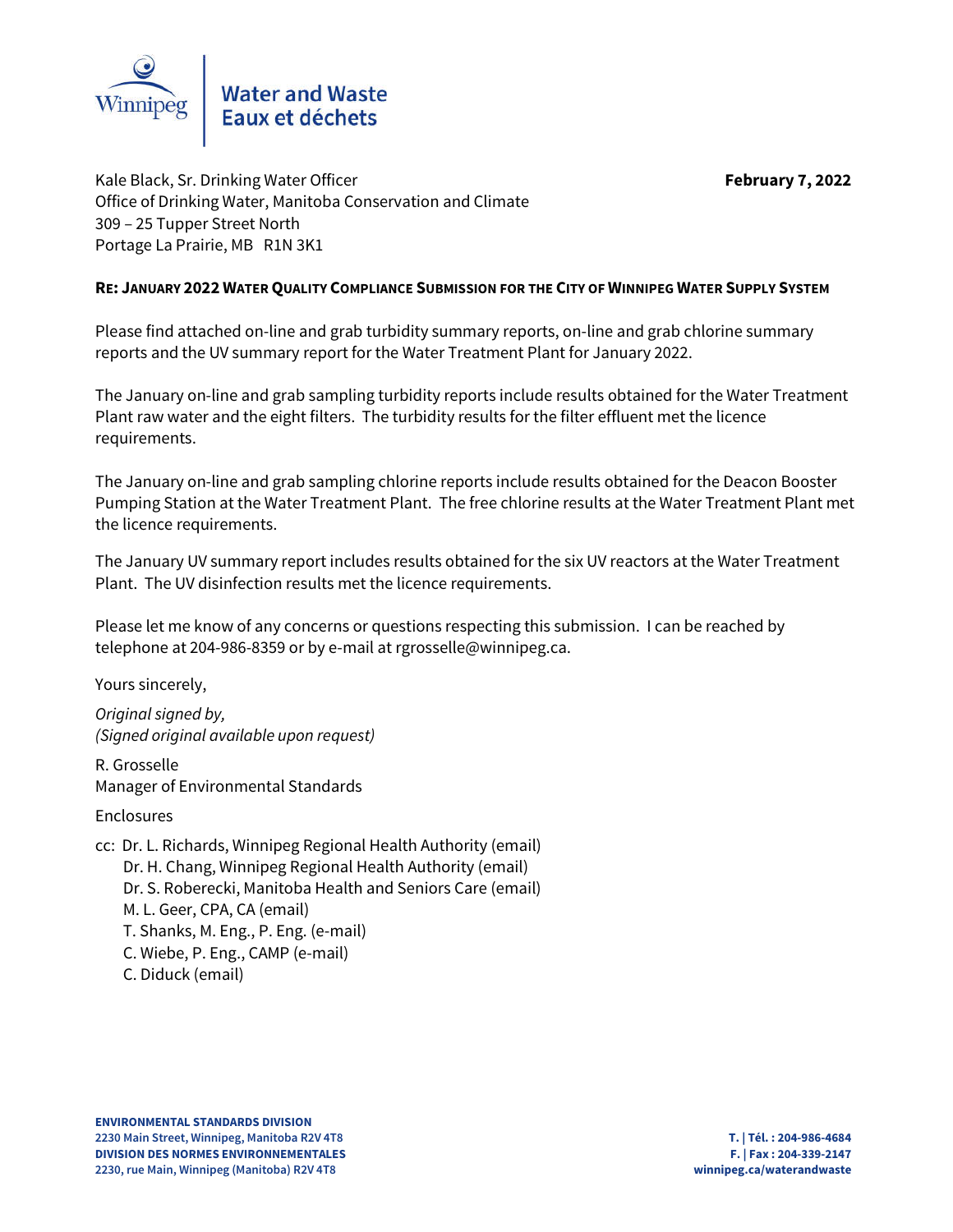

# **CITY OF WINNIPEG** WATER WATER WATER System Code: 252.00

## WATER AND WASTE DEPARTMENT **EXAMPLE 2021** Licence Number: **PWS-09-412-02**

WATER SERVICES

### WATER TREATMENT PLANT TURBIDITY ON-LINE MONITORING REPORT

|                                                                                                    | January 2022 Turbidity (NTU) |           |                       |                   |              |      |                       |      |                       |          |                       |      |                       |      |                       |          |                       |  |
|----------------------------------------------------------------------------------------------------|------------------------------|-----------|-----------------------|-------------------|--------------|------|-----------------------|------|-----------------------|----------|-----------------------|------|-----------------------|------|-----------------------|----------|-----------------------|--|
|                                                                                                    | Raw                          | Filter #1 |                       |                   | Filter #2    |      | Filter #3             |      | Filter #4             |          | Filter #5             |      | Filter #6             |      | Filter #7             |          | Filter #8             |  |
| Date                                                                                               | Avg                          | Avg       | Max                   | Avg               | Max          | Avg  | Max                   | Avg  | Max                   | Avg      | Max                   | Avg  | Max                   | Avg  | Max                   | Avg      | Max                   |  |
| 1/01/2022                                                                                          | 0.87                         | 0.05      | 0.08                  | 0.08              | 0.14         | 0.05 | 0.12                  | 0.03 | 0.06                  | 0.09     | 0.13                  | 0.03 | 0.08                  | 0.07 | 0.14                  | 0.03     | 0.07                  |  |
| 2/01/2022                                                                                          | 0.86                         | 0.04      | 0.08                  | 0.05              | 0.11         | 0.05 | 0.10                  | 0.02 | 0.06                  | 0.05     | 0.11                  | 0.04 | 0.06                  | 0.08 | 0.16                  | 0.04     | 0.06                  |  |
| 3/01/2022                                                                                          | 0.85                         | 0.03      | 0.07                  | 0.06              | 0.12         | 0.07 | 0.09                  | 0.02 | 0.06                  | 0.05     | 0.10                  | 0.04 | 0.07                  | 0.13 | 0.14                  | 0.03     | 0.08                  |  |
| 4/01/2022                                                                                          | 0.85                         | 0.03      | 0.08                  | 0.09              | 0.12         | 0.08 | 0.11                  | 0.02 | 0.07                  | 0.05     | 0.08                  | 0.03 | 0.08                  | 0.07 | 0.17                  | 0.03     | 0.08                  |  |
| 5/01/2022                                                                                          | 0.86                         | 0.04      | 0.06                  | 0.07              | 0.13         | 0.06 | 0.14                  | 0.04 | 0.07                  | 0.07     | 0.10                  | 0.03 | 0.07                  | 0.06 | 0.12                  | 0.03     | 0.07                  |  |
| 6/01/2022                                                                                          | 0.86                         | 0.04      | 0.07                  | 0.07              | 0.14         | 0.06 | 0.13                  | 0.03 | 0.05                  | 0.06     | 0.11                  | 0.04 | 0.07                  | 0.06 | 0.09                  | 0.05     | 0.08                  |  |
| 7/01/2022                                                                                          | 0.86                         | 0.04      | 0.07                  | 0.08              | 0.11         | 0.09 | 0.12                  | 0.02 | 0.06                  | 0.05     | 0.17                  | 0.04 | 0.16                  | 0.08 | 0.12                  | 0.04     | 0.09                  |  |
| 8/01/2022                                                                                          | 0.87                         | 0.03      | 0.08                  | 0.11              | 0.14         | 0.09 | 0.15                  | 0.03 | 0.06                  | 0.06     | 0.08                  | 0.03 | 0.07                  | 0.06 | 0.12                  | 0.04     | 0.08                  |  |
| 9/01/2022                                                                                          | 0.88                         | 0.05      | 0.07                  | 0.08              | 0.16         | 0.08 | 0.16                  | 0.04 | 0.07                  | 0.06     | 0.11                  | 0.03 | 0.08                  | 0.06 | 0.11                  | 0.04     | 0.07                  |  |
| 10/01/2022                                                                                         | 0.85                         | 0.04      | 0.09                  | 0.08              | 0.16         | 0.09 | 0.14                  | 0.03 | 0.07                  | 0.05     | 0.12                  | 0.05 | 0.11                  | 0.07 | 0.09                  | 0.06     | 0.09                  |  |
| 11/01/2022                                                                                         | 0.85                         | 0.03      | 0.07                  | 0.12              | 0.13         | 0.12 | 0.16                  | 0.02 | 0.07                  | 0.05     | 0.07                  | 0.03 | 0.08                  | 0.06 | 0.12                  | 0.04     | 0.09                  |  |
| 12/01/2022                                                                                         | 0.86                         | 0.04      | 0.05                  | 0.08              | 0.16         | 0.08 | 0.16                  | 0.04 | 0.06                  | 0.05     | 0.09                  | 0.03 | 0.08                  | 0.05 | 0.13                  | 0.05     | 0.08                  |  |
| 13/01/2022                                                                                         | 0.86                         | 0.03      | 0.06                  | 0.10              | 0.17         | 0.10 | 0.14                  | 0.03 | 0.07                  | 0.04     | 0.10                  | 0.05 | 0.07                  | 0.07 | 0.09                  | 0.06     | 0.09                  |  |
| 14/01/2022                                                                                         | 0.86                         | 0.03      | 0.09                  | 0.11              | 0.15         | 0.11 | 0.18                  | 0.03 | 0.06                  | 0.06     | 0.08                  | 0.04 | 0.08                  | 0.06 | 0.11                  | 0.05     | 0.12                  |  |
| 15/01/2022                                                                                         | 0.87                         | 0.06      | 0.08                  | 0.05              | 0.10         | 0.07 | 0.10                  | 0.04 | 0.07                  | 0.06     | 0.10                  | 0.04 | 0.09                  | 0.06 | 0.11                  | 0.06     | 0.12                  |  |
| 16/01/2022                                                                                         | 0.87                         | 0.06      | 0.10                  | 0.05              | 0.11         | 0.05 | 0.11                  | 0.04 | 0.07                  | 0.06     | 0.11                  | 0.05 | 0.08                  | 0.05 | 0.09                  | 0.10     | 0.14                  |  |
| 17/01/2022                                                                                         | 0.88                         | 0.06      | 0.11                  | 0.05              | 0.08         | 0.07 | 0.10                  | 0.04 | 0.08                  | 0.05     | 0.12                  | 0.05 | 0.10                  | 0.06 | 0.12                  | 0.05     | 0.16                  |  |
| 18/01/2022                                                                                         | 0.87                         | 0.04      | 0.11                  | 0.07              | 0.11         | 0.07 | 0.11                  | 0.03 | 0.05                  | 0.08     | 0.10                  | 0.04 | 0.11                  | 0.04 | 0.09                  | 0.04     | 0.09                  |  |
| 19/01/2022                                                                                         | 0.87                         | 0.08      | 0.09                  | 0.05              | 0.11         | 0.06 | 0.12                  | 0.04 | 0.08                  | 0.08     | 0.14                  | 0.04 | 0.09                  | 0.04 | 0.10                  | 0.05     | 0.07                  |  |
| 20/01/2022                                                                                         | 0.87                         | 0.05      | 0.11                  | 0.05              | 0.10         | 0.06 | 0.10                  | 0.03 | 0.08                  | 0.07     | 0.13                  | 0.07 | 0.10                  | 0.04 | 0.06                  | 0.05     | 0.10                  |  |
| 21/01/2022                                                                                         | 0.86                         | 0.05      | 0.09                  | 0.06              | 0.08         | 0.09 | 0.14                  | 0.03 | 0.07                  | 0.06     | 0.09                  | 0.04 | 0.09                  | 0.04 | 0.08                  | 0.04     | 0.09                  |  |
| 22/01/2022                                                                                         | 0.85                         | 0.06      | 0.08                  | 0.05              | 0.11         | 0.07 | 0.14                  | 0.04 | 0.06                  | 0.08     | 0.13                  | 0.05 | 0.11                  | 0.03 | 0.10                  | 0.04     | 0.10                  |  |
| 23/01/2022                                                                                         | 0.85                         | 0.08      | 0.11                  | 0.05              | 0.13         | 0.08 | 0.16                  | 0.04 | 0.08                  | 0.07     | 0.15                  | 0.06 | 0.09                  | 0.04 | 0.11                  | 0.07     | 0.08                  |  |
| 24/01/2022                                                                                         | 0.86                         | 0.05      | 0.10                  | 0.05              | 0.10         | 0.10 | 0.16                  | 0.03 | 0.07                  | 0.06     | 0.13                  | 0.06 | 0.12                  | 0.05 | 0.10                  | 0.05     | 0.12                  |  |
| 25/01/2022                                                                                         | 0.84                         | 0.04      | 0.08                  | 0.06              | 0.08         | 0.12 | 0.15                  | 0.02 | 0.05                  | 0.08     | 0.12                  | 0.04 | 0.10                  | 0.04 | 0.08                  | 0.04     | 0.09                  |  |
| 26/01/2022                                                                                         | 0.84                         | 0.05      | 0.07                  | 0.04              | 0.08         | 0.07 | 0.16                  | 0.04 | 0.05                  | 0.06     | 0.11                  | 0.04 | 0.09                  | 0.03 | 0.09                  | 0.04     | 0.06                  |  |
| 27/01/2022                                                                                         | 0.84                         | 0.04      | 0.08                  | 0.04              | 0.08         | 0.07 | 0.13                  | 0.03 | 0.07                  | 0.06     | 0.12                  | 0.06 | 0.08                  | 0.04 | 0.06                  | 0.05     | 0.08                  |  |
| 28/01/2022                                                                                         | 0.84                         | 0.04      | 0.08                  | 0.05              | 0.07         | 0.10 | 0.12                  | 0.03 | 0.06                  | 0.06     | 0.10                  | 0.04 | 0.11                  | 0.04 | 0.08                  | 0.04     | 0.10                  |  |
| 29/01/2022                                                                                         | 0.82                         | 0.04      | 0.07                  | 0.05              | 0.09         | 0.07 | 0.12                  | 0.04 | 0.05                  | 0.07     | 0.11                  | 0.05 | 0.10                  | 0.04 | 0.09                  | 0.04     | 0.10                  |  |
| 30/01/2022                                                                                         | 0.81                         | 0.05      | 0.08                  | 0.04              | 0.09         | 0.07 | 0.12                  | 0.03 | 0.06                  | 0.05     | 0.11                  | 0.05 | 0.08                  | 0.03 | 0.08                  | 0.06     | 0.08                  |  |
| 31/01/2022                                                                                         | 0.81                         | 0.04      | 0.08                  | 0.04              | 0.09         | 0.08 | 0.11                  | 0.03 | 0.06                  | 0.05     | 0.11                  | 0.06 | 0.10                  | 0.04 | 0.07                  | 0.05     | 0.09                  |  |
| Total Number of Measurements Taken, A:<br>Turbidity Standard for Monitoring Location (NTU):        |                              |           | 11199<br>0.3<br>11199 |                   | 11278<br>0.3 |      | 11624<br>0.3<br>11624 |      | 12268<br>0.3<br>12268 |          | 13558<br>0.3<br>13558 |      | 13640<br>0.3<br>13640 |      | 13193<br>0.3<br>13193 |          | 14688<br>0.3<br>14688 |  |
| Number of Measurements Meeting Standard, B:<br>Compliance with Turbidity Standard, C = B/A X 100%: |                              |           | 100.000%              | 11278<br>100.000% |              |      | 100.000%              |      | 100.000%              | 100.000% |                       |      | 100.000%              |      | 100.000%              | 100.000% |                       |  |

File Path: N:\Water Treatment Branch\Administration\Reports\Regulatory Submissions\Turbidity\2022\01-January

**Submitted By (Print):** D.Merredew **Signature:** Original signed by D.Merredew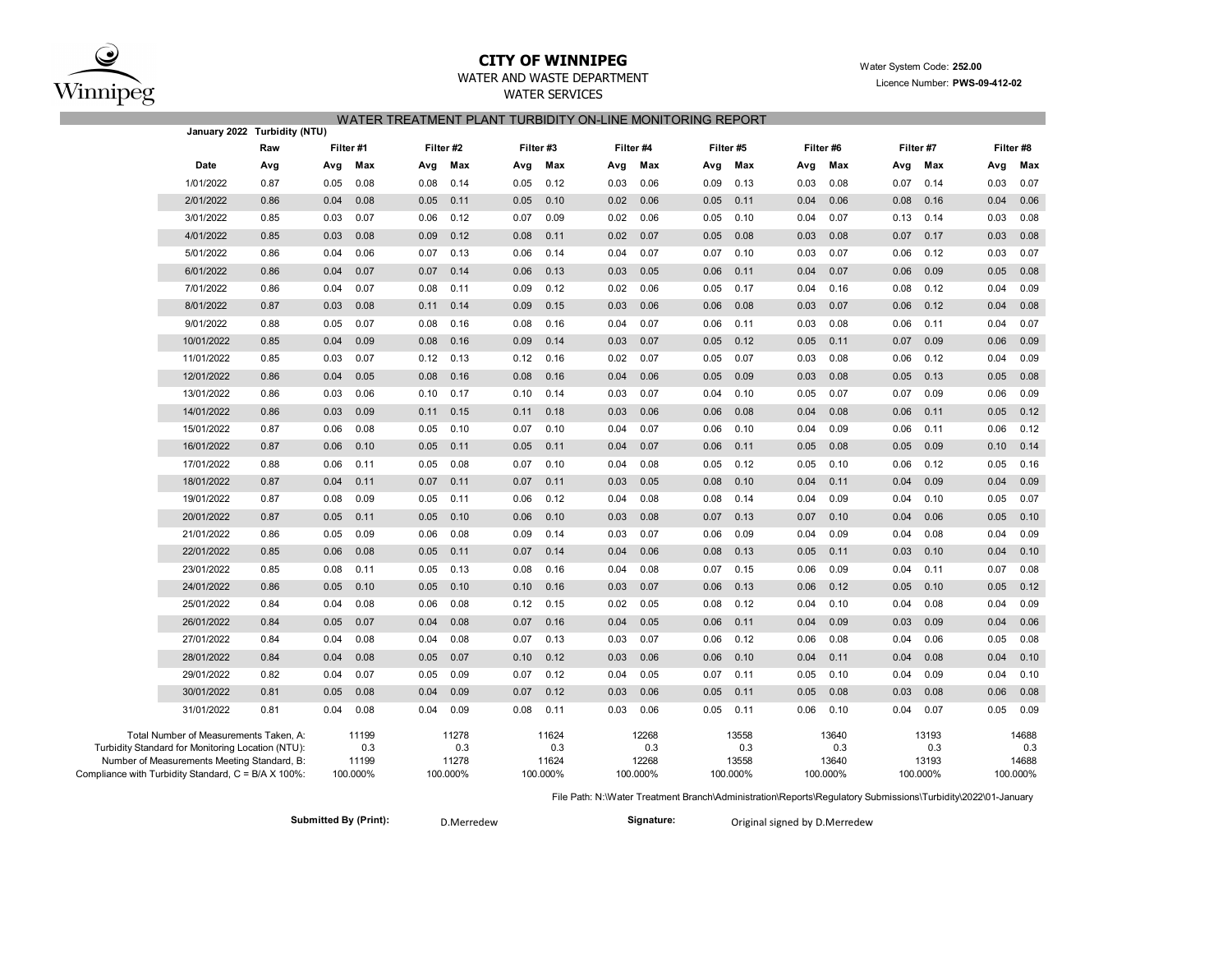

### CITY OF WINNIPEG WATER AND WASTE DEPARTMENT ENVIRONMENTAL STANDARDS DIVISION

|                                                          | WATER TREATMENT PLANT TURBIDITY GRAB MONITORING REPORT |                  |      |          |      |                 |      |          |      |          |      |          |      |                     |      |                 |      |          |
|----------------------------------------------------------|--------------------------------------------------------|------------------|------|----------|------|-----------------|------|----------|------|----------|------|----------|------|---------------------|------|-----------------|------|----------|
| Water System Code: 252.00<br>Licence No. PWS-09-412-02   | <b>Turbidity (NTU)</b>                                 |                  |      |          |      |                 |      |          |      |          |      |          |      |                     |      |                 |      |          |
| <b>Date</b>                                              |                                                        | <b>Raw Water</b> |      | Filter 1 |      | <b>Filter 2</b> |      | Filter 3 |      | Filter 4 |      | Filter 5 |      | Filter <sub>6</sub> |      | <b>Filter 7</b> |      | Filter 8 |
|                                                          | Grab                                                   | Analyser         | Grab | Analyser | Grab | Analyser        | Grab | Analyser | Grab | Analyser | Grab | Analyser | Grab | Analyser            | Grab | Analyser        | Grab | Analyser |
| 01-Jan-2022                                              | ns                                                     | ns               | ns   | ns       | ns   | ns              | ns   | ns       | ns   | ns       | ns   | ns       | ns   | ns                  | ns   | ns              | ns   | ns       |
| 02-Jan-2022                                              | ns                                                     | ns               | ns   | ns       | ns   | ns              | ns   | ns       | ns   | ns       | ns   | ns       | ns   | ns                  | ns   | ns              | ns   | ns       |
| 03-Jan-2022                                              | ns                                                     | ns               | ns   | ns       | ns   | ns              | ns   | ns       | ns   | ns       | ns   | ns       | ns   | ns                  | ns   | ns              | ns   | ns       |
| 04-Jan-2022                                              | 0.73                                                   | 0.83             | 0.07 | 0.04     | 0.08 | 0.09            | 0.08 | 0.09     | 0.07 | 0.07     | 0.08 | 0.03     | 0.09 | 0.06                | 0.09 | 0.09            | 0.10 | 0.06     |
| 05-Jan-2022                                              | 0.73                                                   | 0.84             |      | 0.06     | 0.13 | 0.13            | 0.11 | 0.11     | 0.09 | 0.05     | 0.09 | 0.09     | 0.08 | 0.05                | 0.10 | 0.10            | 0.08 | 0.04     |
| 06-Jan-2022                                              | 0.75<br>0.83                                           |                  | 0.09 | 0.06     | 0.11 | 0.13            | 0.08 | 0.09     | 0.10 | 0.05     | 0.09 | 0.09     | 0.08 | 0.05                | 0.07 | 0.07            | 0.08 | 0.04     |
| 07-Jan-2022                                              | 0.74                                                   | 0.83             | 0.10 | 0.07     | 0.08 | 0.10            | 0.08 | 0.10     | 0.07 | 0.03     | 0.07 | 0.09     | 0.10 | 0.07                | 0.09 | 0.08            | 0.08 | 0.05     |
| 08-Jan-2022                                              | ns                                                     | ns               | ns   | ns       | ns   | ns              | ns   | ns       | ns   | ns       | ns   | ns       | ns   | ns                  | ns   | ns              | ns   | ns       |
| 09-Jan-2022                                              | ns<br>ns                                               |                  | ns   | ns       | ns   | ns              | ns   | ns       | ns   | ns       | ns   | ns       | ns   | ns                  | ns   | ns              | ns   | ns       |
| 10-Jan-2022                                              | 0.75                                                   | 0.83             | 0.13 | 0.09     | 0.09 | 0.13            | 0.09 | 0.13     | 0.10 | 0.08     | 0.11 | 0.09     | 0.09 | 0.06                | 0.08 | 0.07            | 0.09 | 0.08     |
| 11-Jan-2022                                              | 0.72                                                   | 0.85             | 0.07 | 0.04     | 0.09 | 0.12            | 0.08 | 0.13     | 0.07 | 0.04     | 0.08 | 0.07     | 0.09 | 0.06                | 0.10 | 0.09            | 0.12 | 0.07     |
| 12-Jan-2022                                              | 0.74                                                   | 0.84             | 0.08 | 0.05     | 0.09 | 0.14            | 0.12 | 0.16     | 0.07 | 0.05     | 0.08 | 0.08     | 0.07 | 0.05                | 0.07 | 0.07            | 0.07 | 0.05     |
| 13-Jan-2022                                              | 0.77                                                   | 0.84             | 0.08 | 0.04     | 0.08 | 0.13            | 0.08 | 0.14     | 0.09 | 0.06     | 0.07 | 0.06     | 0.09 | 0.06                | 0.08 | 0.07            | 0.09 | 0.07     |
| 14-Jan-2022                                              | 0.76                                                   | 0.83             | 0.07 | 0.04     | 0.08 | 0.15            | 0.08 | 0.15     | 0.07 | 0.04     | 0.08 | 0.08     | 0.09 | 0.04                | 0.09 | 0.08            | 0.12 | 0.10     |
| 15-Jan-2022                                              | ns                                                     | ns               | ns   | ns       | ns   | ns              | ns   | ns       | ns   | ns       | ns   | ns       | ns   | ns                  | ns   | ns              | ns   | ns       |
| 16-Jan-2022                                              | ns                                                     | ns               | ns   | ns       | ns   | ns              | ns   | ns       | ns   | ns       | ns   | ns       | ns   | ns                  | ns   | ns              | ns   | ns       |
| 17-Jan-2022                                              | 0.73                                                   | 0.84             | 0.11 | 0.09     | 0.09 | 0.07            | 0.09 | 0.09     | 0.07 | 0.04     | 0.08 | 0.08     | 0.11 | 0.09                | 0.09 | 0.08            | 0.10 | 0.07     |
| 18-Jan-2022                                              | 0.76                                                   | 0.84             | 0.07 | 0.06     | 0.09 | 0.07            | 0.09 | 0.09     | 0.07 | 0.05     | 0.08 | 0.08     | 0.12 | 0.09                | 0.11 | 0.05            | 0.08 | 0.04     |
| 19-Jan-2022                                              | 0.78                                                   | 0.87             | 0.09 | 0.08     | 0.11 | 0.09            | 0.13 | 0.12     | 0.09 | 0.05     | 0.11 | 0.12     | 0.10 | 0.06                | 0.09 | 0.05            | 0.09 | 0.04     |
| 20-Jan-2022                                              | 0.75                                                   | 0.82             | 0.10 | 0.09     | 0.10 | 0.07            | 0.10 | 0.09     | 0.10 | 0.06     | 0.08 | 0.11     | 0.10 | 0.07                | 0.09 | 0.04            | 0.10 | 0.06     |
| 21-Jan-2022                                              | 0.73                                                   | 0.85             | 0.08 | 0.06     | 0.09 | 0.07            | 0.09 | 0.11     | 0.08 | 0.04     | 0.09 | 0.08     | 0.12 | 0.08                | 0.11 | 0.05            | 0.12 | 0.07     |
| 22-Jan-2022                                              | ns                                                     | ns               | ns   | ns       | ns   | ns              | ns   | ns       | ns   | ns       | ns   | ns       | ns   | ns                  | ns   | ns              | ns   | ns       |
| 23-Jan-2022                                              | ns                                                     | ns               | ns   | ns       | ns   | ns              | ns   | ns       | ns   | ns       | ns   | ns       | ns   | ns                  | ns   | ns              | ns   | ns       |
| 24-Jan-2022                                              | 0.78                                                   | 0.84             | 0.09 | 0.08     | 0.09 | 0.07            | 0.09 | 0.12     | 0.10 | 0.06     | 0.08 | 0.10     | 0.10 | 0.07                | 0.09 | 0.04            | 0.10 | 0.06     |
| 25-Jan-2022                                              | 0.75                                                   | 0.83             | 0.08 | 0.08     | 0.09 | 0.07            | 0.09 | 0.14     | 0.08 | 0.04     | 0.09 | 0.10     | 0.08 | 0.07                | 0.10 | 0.05            | 0.11 | 0.07     |
| 26-Jan-2022                                              | 0.76                                                   | 0.84             | 0.07 | 0.06     | 0.09 | 0.07            | 0.09 | 0.16     | 0.07 | 0.04     | 0.09 | 0.09     | 0.08 | 0.06                | 0.07 | 0.03            | 0.08 | 0.04     |
| 27-Jan-2022                                              | 0.73                                                   | 0.81             | 0.08 | 0.07     | 0.08 | 0.06            | 0.07 | 0.11     | 0.08 | 0.05     | 0.08 | 0.08     | 0.10 | 0.07                | 0.09 | 0.04            | 0.10 | 0.06     |
| 28-Jan-2022                                              | 0.72                                                   | 0.82             | 0.07 | 0.06     | 0.08 | 0.07            | 0.08 | 0.11     | 0.07 | 0.09     | 0.09 | 0.04     | 0.11 | 0.08                | 0.11 | 0.06            | 0.12 | 0.08     |
| 29-Jan-2022                                              | ns                                                     | ns               | ns   | ns       | ns   | ns              | ns   | ns       | ns   | ns       | ns   | ns       | ns   | ns                  | ns   | ns              | ns   | ns       |
| 30-Jan-2022                                              | ns<br>0.69                                             | ns               | ns   | ns       | ns   | ns              | ns   | ns       | ns   | ns       | ns   | ns       | ns   | ns                  | ns   | ns              | ns   | ns       |
| 31-Jan-2022                                              | 0.78                                                   | 0.08             | 0.06 | 0.07     | 0.06 | 0.08            | 0.11 | 0.09     | 0.05 | 0.07     | 0.08 | 0.10     | 0.08 | 0.09                | 0.04 | 0.10            | 0.06 |          |
|                                                          | Total number of measurements taken, A:                 |                  |      |          |      |                 | 20   |          | 20   |          | 20   |          | 20   |                     | 20   |                 | 20   |          |
| <b>Turbidity Standard for Monitoring Location (NTU):</b> |                                                        | 0.30             |      | 0.30     |      | 0.30            |      | 0.30     |      | 0.30     |      | 0.30     |      | 0.30                |      | 0.30            |      |          |
| Number of measurements meeting standard, B:              |                                                        | 20               |      | 20       |      | 20              |      | 20       |      | 20       |      | 20       |      | 20                  |      | 20              |      |          |
| Compliance with Turbidity Standard, C= B/A X 100%:       |                                                        | 100%             |      | 100%     |      | 100%            |      | 100%     |      | 100%     |      | 100%     |      | 100%                |      | 100%            |      |          |

na: not analyzed nr: no result ns: no sample o/l: offline im: instrument maintenance

**Comments:**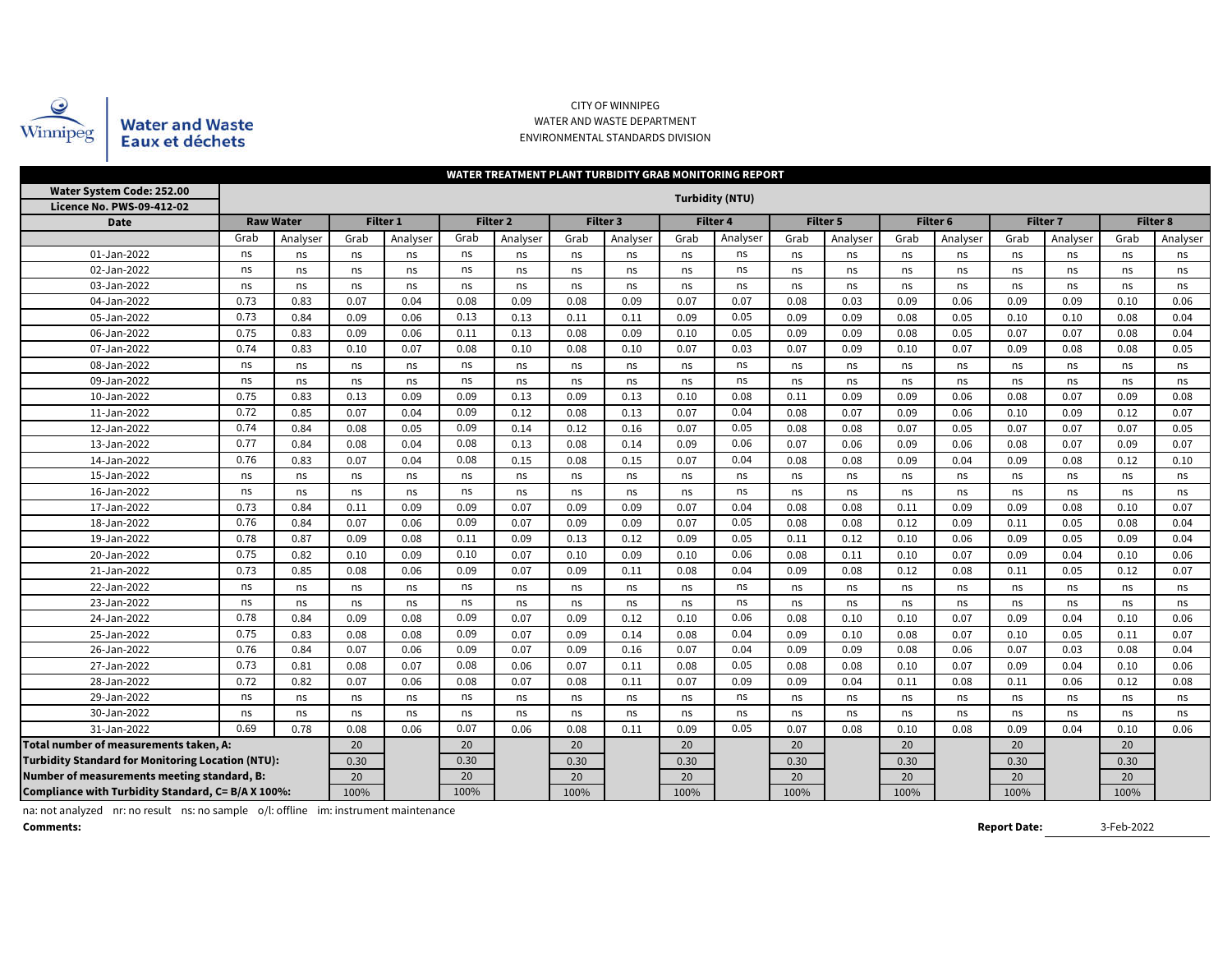

**City Of Winnipeg**

Water and Waste Department Water Services

WATER TREATMENT PLANT FREE CHLORINE ON-LINE MONITORING REPORT

Deacon Booster Pumping Station

| Water System Code:     |
|------------------------|
| Licence Number:        |
| <b>Report Created:</b> |

Water System Code: **252.00**

Licence Number: **PWS-09-412-02**

01 February 2022 **Report Period: January 2022** 

|                                             | <b>BRANCH1</b> | [mg/L]  |         | <b>BRANCH2</b><br>[mg/L] |
|---------------------------------------------|----------------|---------|---------|--------------------------|
| Date                                        | Average        | Minimum | Average | Minimum                  |
| 01/01/2022                                  | 1.29           | 1.11    | 1.40    | 1.28                     |
| 02/01/2022                                  | 1.21           | 1.11    | 1.30    | 1.22                     |
| 03/01/2022                                  | 1.14           | 1.08    | 1.26    | 1.19                     |
| 04/01/2022                                  | 1.19           | 1.06    | 1.26    | 1.13                     |
| 05/01/2022                                  | 1.17           | 1.04    | 1.09    | 1.02                     |
| 06/01/2022                                  | 1.20           | 1.06    | 1.17    | 1.08                     |
| 07/01/2022                                  | 1.20           | 1.04    | 1.15    | 1.05                     |
| 08/01/2022                                  | 1.21           | 1.09    | 1.13    | 1.04                     |
| 09/01/2022                                  | 1.27           | 1.13    | 1.18    | 1.06                     |
| 10/01/2022                                  | 1.25           | 1.12    | 1.23    | 1.12                     |
| 11/01/2022                                  | 1.23           | 1.08    | 1.20    | 1.09                     |
| 12/01/2022                                  | 1.25           | 0.94    | 1.20    | 1.10                     |
| 13/01/2022                                  | 1.24           | 1.00    | 1.13    | 1.02                     |
| 14/01/2022                                  | 1.22           | 1.10    | 1.07    | 0.99                     |
| 15/01/2022                                  | 1.15           | 1.06    | 1.04    | 0.93                     |
| 16/01/2022                                  | 1.18           | 1.07    | 1.06    | 1.01                     |
| 17/01/2022                                  | 1.22           | 1.14    | 1.07    | 1.01                     |
| 18/01/2022                                  | 1.25           | 1.13    | 1.12    | 1.05                     |
| 19/01/2022                                  | 1.27           | 1.19    | 1.21    | 1.08                     |
| 20/01/2022                                  | 1.29           | 1.20    | 1.22    | 1.16                     |
| 21/01/2022                                  | 1.31           | 1.25    | 1.27    | 1.18                     |
| 22/01/2022                                  | 1.29           | 1.21    | 1.23    | 1.07                     |
| 23/01/2022                                  | 1.24           | 1.14    | 1.19    | 1.09                     |
| 24/01/2022                                  | 1.19           | 1.11    | 1.22    | 1.12                     |
| 25/01/2022                                  | 1.24           | 1.08    | 1.32    | 1.21                     |
| 26/01/2022                                  | 1.26           | 0.92    | 1.27    | 1.06                     |
| 27/01/2022                                  | 1.21           | 1.08    | 1.22    | 1.07                     |
| 28/01/2022                                  | 1.34           | 1.17    | 1.30    | 1.20                     |
| 29/01/2022                                  | 1.40           | 1.31    | 1.27    | 1.17                     |
| 30/01/2022                                  | 1.35           | 1.22    | 1.24    | 1.17                     |
| 31/01/2022                                  | 1.26           | 1.10    | 1.21    | 1.06                     |
|                                             |                |         |         |                          |
| Total Number of Measurements, A:            |                | 21600   |         | 21600                    |
| Minimum Free Chlorine Standard:             |                | 0.5     |         | 0.5                      |
| Number of Measurements Meeting Standard, B: |                | 21600   |         | 21600                    |
| COMPLIANCE, C = B/A X 100%:                 |                | 100.00  |         | 100.00                   |

File Path: N:\Water Treatment Branch\Administration\Reports\Regulatory Submissions\Chlorine\2022\01-January

Submitted By (Print): D. Merredew

Signature: Original signed by D.Merredew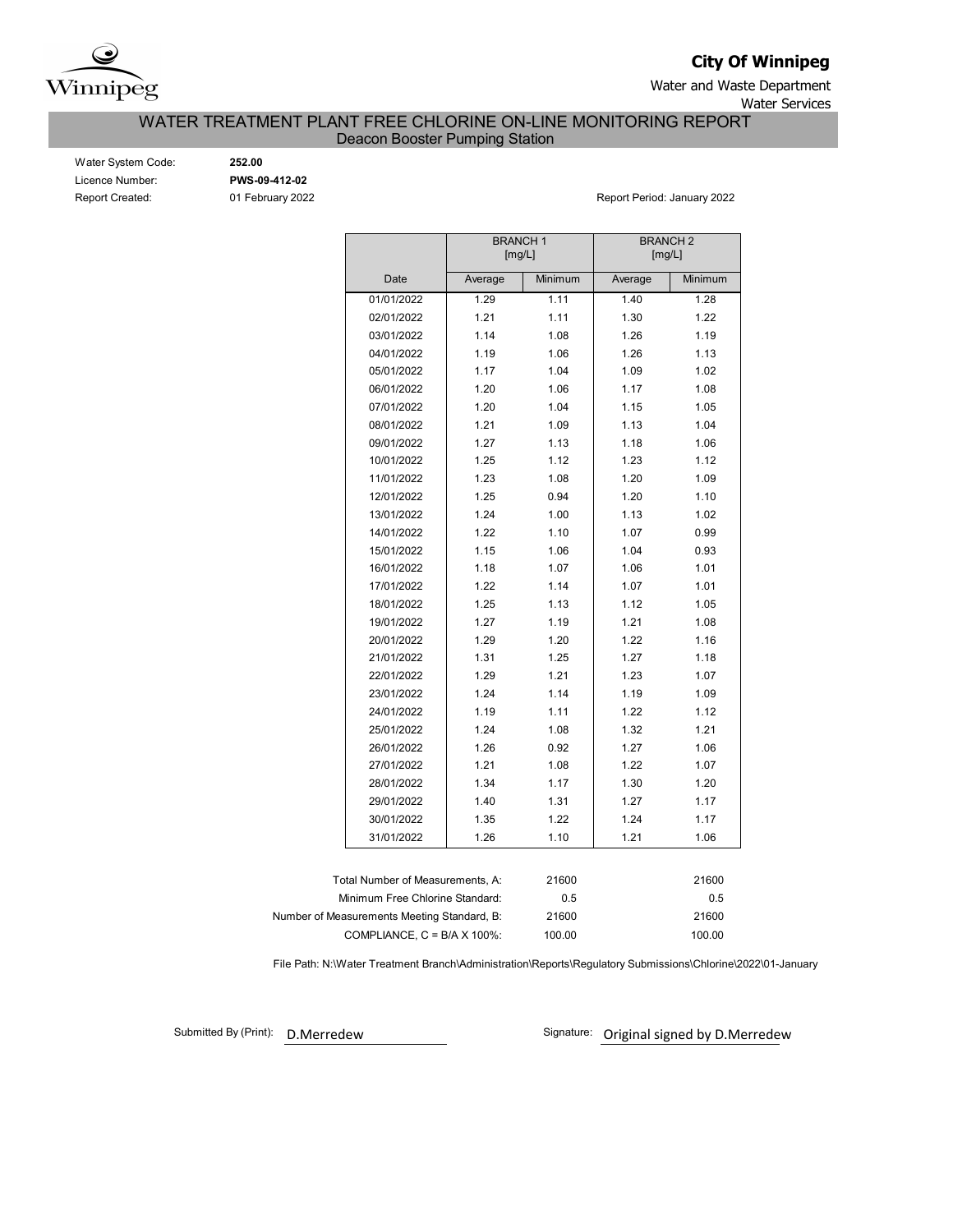

## CITY OF WINNIPEG WATER AND WASTE DEPARTMENT ENVIRONMENTAL STANDARDS DIVISION

| WATER TREATMENT PLANT CHLORINE GRAB MONITORING REPORT         |          |                                                |                                 |                                                |                      |                                 |  |  |  |  |  |  |  |
|---------------------------------------------------------------|----------|------------------------------------------------|---------------------------------|------------------------------------------------|----------------------|---------------------------------|--|--|--|--|--|--|--|
| Water System Code: 252.00<br><b>Licence No. PWS-09-412-02</b> |          | <b>Deacon Booster Pumping Station Branch 1</b> |                                 | <b>Deacon Booster Pumping Station Branch 2</b> |                      |                                 |  |  |  |  |  |  |  |
| <b>Date</b>                                                   |          | Free Chlorine (mg/L)                           | <b>Total Chlorine</b><br>(mg/L) |                                                | Free Chlorine (mg/L) | <b>Total Chlorine</b><br>(mg/L) |  |  |  |  |  |  |  |
|                                                               | Analyser | Grab                                           | Grab                            | Analyser                                       | Grab                 | Grab                            |  |  |  |  |  |  |  |
| 01-Jan-2022                                                   | ns       | ns                                             | ns                              | ns                                             | ns                   | ns                              |  |  |  |  |  |  |  |
| 02-Jan-2022                                                   | ns       | ns                                             | ns                              | ns                                             | ns                   | ns                              |  |  |  |  |  |  |  |
| 03-Jan-2022                                                   | ns       | ns                                             | ns                              | ns                                             | ns                   | ns                              |  |  |  |  |  |  |  |
| 04-Jan-2022                                                   | 1.24     | 1.22                                           | 1.43                            | 1.29                                           | 1.30                 | 1.49                            |  |  |  |  |  |  |  |
| 05-Jan-2022                                                   | 1.12     | 1.09                                           | 1.25                            | 1.04                                           | 1.09                 | 1.25                            |  |  |  |  |  |  |  |
| 06-Jan-2022                                                   | 1.18     | 1.20                                           | 1.41                            | 1.16                                           | 1.19                 | 1.40                            |  |  |  |  |  |  |  |
| 07-Jan-2022                                                   | 1.20     | 1.20                                           | 1.41                            | 1.18                                           | 1.20                 | 1.38                            |  |  |  |  |  |  |  |
| 08-Jan-2022                                                   | ns       | ns                                             | ns                              | ns                                             | ns                   | ns                              |  |  |  |  |  |  |  |
| 09-Jan-2022                                                   | ns       | ns                                             | ns                              | ns                                             | ns                   | ns                              |  |  |  |  |  |  |  |
| 10-Jan-2022                                                   | 1.23     | 1.22                                           | 1.46                            | 1.23                                           | 1.23                 | 1.44                            |  |  |  |  |  |  |  |
| 11-Jan-2022                                                   | 1.22     | 1.22                                           | 1.45                            | 1.18                                           | 1.21                 | 1.42                            |  |  |  |  |  |  |  |
| 12-Jan-2022                                                   | 1.30     | 1.30                                           | 1.53                            | 1.20                                           | 1.21                 | 1.41                            |  |  |  |  |  |  |  |
| 13-Jan-2022                                                   | 1.21     | 1.29                                           | 1.49                            | 1.06                                           | 1.13                 | 1.34                            |  |  |  |  |  |  |  |
| 14-Jan-2022                                                   | 1.28     | 1.27                                           | 1.50                            | 1.12                                           | 1.11                 | 1.31                            |  |  |  |  |  |  |  |
| 15-Jan-2022                                                   | ns       | ns                                             | ns                              | ns                                             | ns                   | ns                              |  |  |  |  |  |  |  |
| 16-Jan-2022                                                   | ns       | ns                                             | ns                              | ns                                             | ns                   | ns                              |  |  |  |  |  |  |  |
| 17-Jan-2022                                                   | 1.21     | 1.27                                           | 1.45                            | 1.07                                           | 1.11                 | 1.30                            |  |  |  |  |  |  |  |
| 18-Jan-2022                                                   | 1.29     | 1.36                                           | 1.59                            | 1.15                                           | 1.22                 | 1.41                            |  |  |  |  |  |  |  |
| 19-Jan-2022                                                   | 1.29     | 1.28                                           | 1.50                            | 1.22                                           | 1.22                 | 1.44                            |  |  |  |  |  |  |  |
| 20-Jan-2022                                                   | 1.28     | 1.31                                           | 1.56                            | 1.21                                           | 1.27                 | 1.49                            |  |  |  |  |  |  |  |
| 21-Jan-2022                                                   | 1.30     | 1.41                                           | 1.62                            | 1.24                                           | 1.31                 | 1.52                            |  |  |  |  |  |  |  |
| 22-Jan-2022                                                   | ns       | ns                                             | ns                              | ns                                             | ns                   | ns                              |  |  |  |  |  |  |  |
| 23-Jan-2022                                                   | ns       | ns                                             | ns                              | ns                                             | ns                   | ns                              |  |  |  |  |  |  |  |
| 24-Jan-2022                                                   | 1.15     | 1.19                                           | 1.39                            | 1.18                                           | 1.14                 | 1.34                            |  |  |  |  |  |  |  |
| 25-Jan-2022                                                   | 1.24     | 1.18                                           | 1.41                            | 1.27                                           | 1.17                 | 1.37                            |  |  |  |  |  |  |  |
| 26-Jan-2022                                                   | 1.15     | 1.22                                           | 1.45                            | 1.29                                           | 1.27                 | 1.50                            |  |  |  |  |  |  |  |
| 27-Jan-2022                                                   | 1.19     | 1.20                                           | 1.39                            | 1.15                                           | 1.14                 | 1.36                            |  |  |  |  |  |  |  |
| 28-Jan-2022                                                   | 1.39     | 1.29                                           | 1.60                            | 1.30                                           | 1.29                 | 1.53                            |  |  |  |  |  |  |  |
| 29-Jan-2022                                                   | ns       | ns                                             | ns                              | ns                                             | ns                   | ns                              |  |  |  |  |  |  |  |
| 30-Jan-2022                                                   | ns       | ns                                             | ns                              | ns                                             | ns                   | ns                              |  |  |  |  |  |  |  |
| 31-Jan-2022                                                   | 1.25     | 1.31                                           | 1.50                            | 1.21                                           | 1.24                 | 1.43                            |  |  |  |  |  |  |  |
| Total number of measurements taken, A:                        |          | 20                                             |                                 |                                                | $\overline{20}$      |                                 |  |  |  |  |  |  |  |
| Chlorine Standard for Monitoring Location (mg/L):             |          | 0.50                                           |                                 |                                                | 0.50                 |                                 |  |  |  |  |  |  |  |
| Number of measurements meeting standard, B:                   |          | 20                                             |                                 |                                                | 20                   |                                 |  |  |  |  |  |  |  |
| Compliance with Chlorine Standard, C= B/A X 100%:             |          | 100%                                           |                                 |                                                | 100%                 |                                 |  |  |  |  |  |  |  |

na: not analyzed nr: no result ns: no sample o/l: offline im: instrument maintenance

**Comments:**

**Report Date:**

3-Feb-2022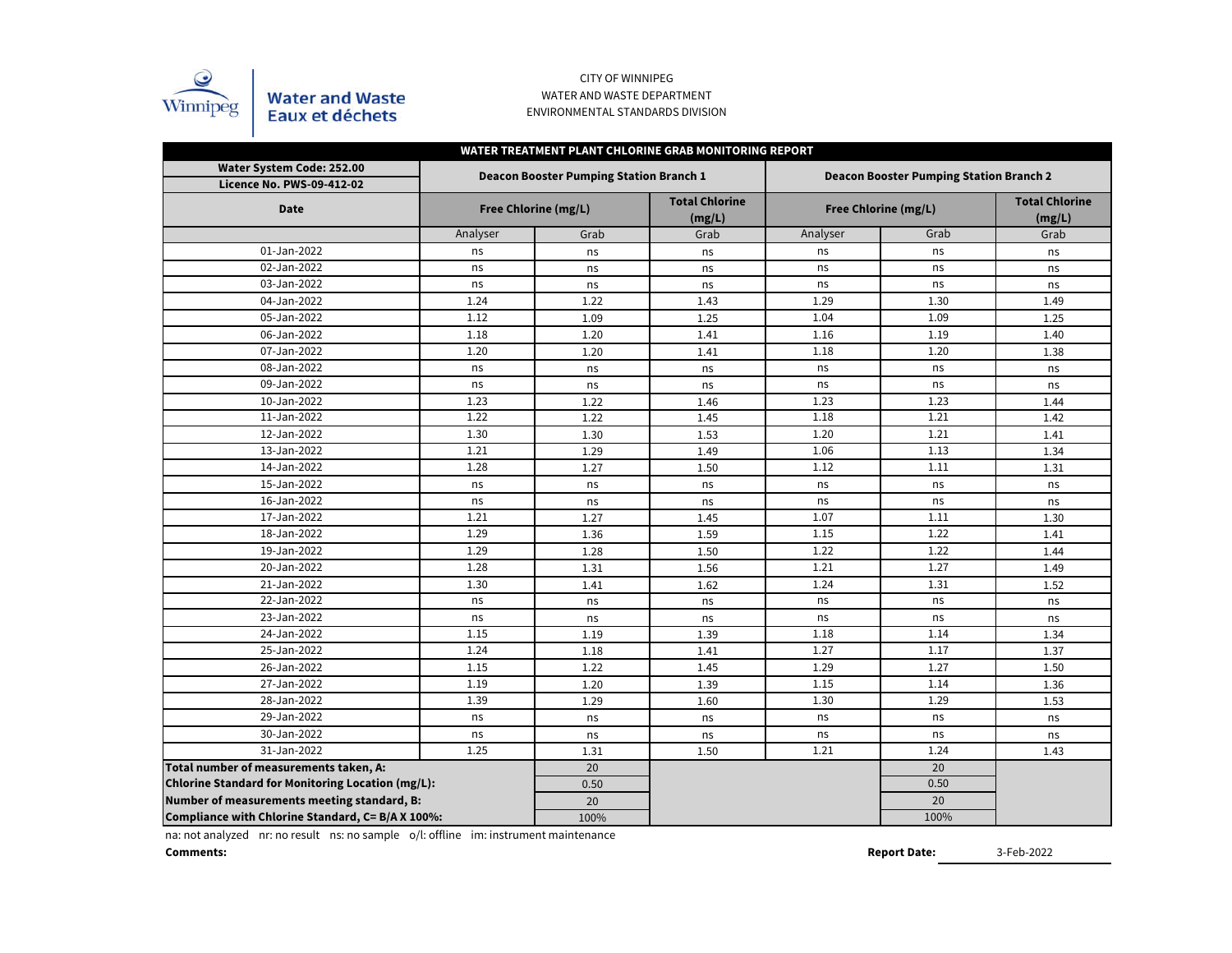

# **CITY OF WINNIPEG**

WATER AND WASTE DEPARTMENT Water System Code: **252.00** WATER SERVICES **EXAMPLE SERVICES Licence Number: PWS-09-412-02** 

WATER TREATMENT PLANT UV REPORT

Report Period: **January 2022** Report Created: **Tuesday, February 01, 2022**

|             | <b>UVR-D100A</b> |                   |               |                |           | <b>UVR-D200A</b>  |        |        | <b>UVR-D300A</b> |                   |        |        | <b>UVR-D400A</b> |                   |        |        | <b>UVR-D500A</b> |                   |        | <b>UVR-D600A</b> |           |                   |         | Total   |                   |       |         | % Volume |                   |
|-------------|------------------|-------------------|---------------|----------------|-----------|-------------------|--------|--------|------------------|-------------------|--------|--------|------------------|-------------------|--------|--------|------------------|-------------------|--------|------------------|-----------|-------------------|---------|---------|-------------------|-------|---------|----------|-------------------|
| Date        |                  | Water Volume [ML] |               |                |           | Water Volume [ML] |        |        |                  | Water Volume [ML] |        |        |                  | Water Volume [ML] |        |        |                  | Water Volume [ML] |        |                  |           | Water Volume [ML] |         |         | Water Volume [ML] |       |         |          | <b>Treated To</b> |
|             | Untreated        | Below             | To            | Total          | Intreated | Below             | To     | Total  | Untreated        | Below             | To     | Total  | <b>Jntreated</b> | Below             | To     | Total  | Untreated        | Below             | To     | Total            | Untreated | Below             | To      | Total   | Untreated         | Below | To      | Total    | Dose              |
| 01/01/202   | 0.00             | 1.31              | 59.70         | 61.02          | 0.00      | 0.00              | 0.00   | 0.0    | 0.00             | 0.00              | 0.00   | 0.00   | 0.00             | 0.00              | 57.80  | 57.8   | 0.00             | 0.00              | 64.34  | 64.3             | 0.00      | 0.00              | 0.00    | 0.00    | 0.00              | 1.31  | 181.85  | 183.16   | 99.28             |
| 02/01/202   | 0.00             | 1.38              | 60.57         | 61.94          | 0.00      | 0.00              | 0.00   | 0.00   | 0.00             | 0.00              | 0.00   | 0.00   | 0.00             | 0.00              | 58.58  | 58.5   | 0.00             | 0.00              | 64.47  | 64.4             | 0.00      | 0.00              | 0.00    | 0.00    | 0.00              | 1.38  | 183.62  | 184.99   | 99.26             |
| 03/01/202   | 0.00             | 1.51              | 60.66         | 62.17          | 0.00      | 0.00              | 0.00   | 0.00   | 0.00             | 0.00              | 0.00   | 0.00   | 0.00             | 0.00              | 58.44  | 58.44  | 0.00             | 0.00              | 64.39  | 64.39            | 0.00      | 0.00              | 0.00    | 0.00    | 0.00              | 1.51  | 183.49  | 185.00   | 99.18             |
| 04/01/2022  | 0.00             | 0.43              | 21.74         | 22.17          | 0.00      | 0.00              | 32.26  | 32.26  | 0.00             | 0.00              | 0.00   | 0.00   | 0.00             | 0.94              | 63.33  | 64.2   | 0.00             | 0.00              | 66.33  | 66.3             | 0.00      | 0.00              | 0.00    | 0.00    | 0.00              | 1.38  | 183.65  | 185.02   | 99.26             |
| 05/01/202   | 0.00             | 0.00              | 0.00          | 0.00           | 0.00      | 0.00              | 63.89  | 63.89  | 0.00             | 0.00              | 0.00   | 0.00   | 0.00             | 0.05              | 57.53  | 57.5   | 0.00             | 0.00              | 63.49  | 63.4             | 0.00      | 0.00              | 0.00    | 0.00    | 0.00              | 0.05  | 184.91  | 184.96   | 99.97             |
| 06/01/2022  | 0.00             | 0.00              | 0.00          | 0.00           | 0.00      | 0.00              | 64.99  | 64.99  | 0.00             | 0.00              | 0.00   | 0.00   | 0.13             | 0.13              | 0.91   | 1.1(   | 0.00             | 0.00              | 43.69  | 43.6             | 0.00      | 1.94              | 72.32   | 74.26   | 0.13              | 2.07  | 181.90  | 184.1    | 98.81             |
| 07/01/202   | 0.00             | 0.00              | 0.00          | 0.00           | 0.00      | 0.00              | 65.01  | 65.0   | 0.00             | 0.00              | 0.00   | 0.00   | 0.00             | 0.00              | 0.00   | 0.00   | 0.00             | 0.00              | 43.18  | 43.1             | 0.00      | 1.70              | 70.14   | 71.84   | 0.00              | 1.70  | 178.33  | 180.0    | 99.06             |
| 08/01/202   | 0.00             | 0.00              | 0.00          | 0.00           | 0.00      | 0.00              | 65.00  | 65.00  | 0.00             | 0.00              | 0.00   | 0.00   | 0.00             | 0.00              | 0.00   | 0.00   | 0.00             | 0.00              | 43.51  | 43.5             | 0.00      | 2.25              | 69.41   | 71.66   | 0.00              | 2.25  | 177.92  | 180.17   | 98.75             |
| 09/01/2022  | 0.00             | 0.00              | 0.00          | 0.00           | 0.00      | 0.00              | 65.02  | 65.02  | 0.00             | 0.00              | 0.00   | 0.00   | 0.00             | 0.00              | 0.00   | 0.00   | 0.00             | 0.00              | 43.56  | 43.56            | 0.00      | 1.93              | 69.52   | 71.45   | 0.00              | 1.93  | 178.10  | 180.03   | 98.93             |
| 10/01/202   | 0.00             | 0.00              | 0.00          | 0.00           | 0.00      | 0.00              | 64.96  | 64.96  | 0.00             | 0.00              | 0.00   | 0.00   | 0.00             | 0.00              | 0.00   | 0.00   | 0.00             | 0.00              | 43.09  | 43.09            | 0.00      | 2.30              | 69.47   | 71.77   | 0.00              | 2.30  | 177.53  | 179.83   | 98.72             |
| 11/01/2022  | 0.00             | 0.00              | 0.00          | 0.00           | 0.00      | 0.00              | 64.88  | 64.88  | 0.00             | 0.00              | 0.00   | 0.00   | 0.00             | 0.00              | 0.00   | 0.00   | 0.00             | 0.00              | 41.74  | 41.7             | 0.00      | 2.14              | 71.26   | 73.40   | 0.00              | 2.14  | 177.88  | 180.02   | 98.81             |
| 12/01/2022  | 0.29             | 0.71              | 48.31         | 49.3'          | 0.00      | 0.00              | 23.94  | 23.9   | 0.00             | 0.19              | 3.60   | 3.79   | 0.00             | 0.00              | 0.00   | 0.00   | 0.00             | 0.00              | 37.92  | 37.9             | 0.00      | 1.91              | 64.26   | 66.18   | 0.29              | 2.81  | 178.03  | 181.13   | 98.29             |
| 13/01/2022  | 0.00             | 0.94              | 73.77         | 74.70          | 0.00      | 0.00              | 0.00   | 0.00   | 0.00             | 0.82              | 32.39  | 33.22  | 0.00             | 0.00              | 1.84   | 1.84   | 0.00             | 0.06              | 12.06  | 12.1             | 0.00      | 1.90              | 56.19   | 58.09   | 0.00              | 3.73  | 176.25  | 179.98   | 97.93             |
| 14/01/202   | 0.00             | 0.89              | 70.21         | 71.09          | 0.00      | 0.00              | 0.00   | 0.01   | 0.00             | 1.49              | 48.18  | 49.67  | 0.00             | 0.00              | 0.00   | 0.00   | 0.00             | 0.00              | 0.00   | 0.00             | 0.00      | 1.85              | 57.38   | 59.23   | 0.00              | 4.22  | 175.77  | 179.99   | 97.65             |
| 15/01/202   | 0.00             | 0.64              | 70.48         | 71.12          | 0.00      | 0.00              | 0.00   | 0.01   | 0.00             | 1.14              | 48.55  | 49.69  | 0.00             | 0.00              | 0.00   | 0.00   | 0.00             | 0.00              | 0.00   | 0.00             | 0.00      | 1.69              | 57.49   | 59.18   | 0.00              | 3.47  | 176.51  | 179.98   | 98.07             |
| 16/01/2022  | 0.00             | 0.77              | 72.43         | 73.20          | 0.00      | 0.00              | 0.00   | 0.00   | 0.00             | 1.23              | 49.50  | 50.73  | 0.00             | 0.00              | 0.00   | 0.00   | 0.00             | 0.00              | 0.00   | 0.00             | 0.00      | 1.75              | 59.42   | 61.16   | 0.00              | 3.75  | 181.35  | 185.10   | 97.98             |
| 17/01/2022  | 0.00             | 1.02              | 72.39         | 73.4'          | 0.00      | 0.00              | 0.00   | 0.00   | 0.00             | 1.55              | 49.28  | 50.83  | 0.00             | 0.00              | 0.00   | 0.00   | 0.00             | 0.00              | 0.00   | 0.00             | 0.00      | 1.97              | 59.80   | 61.7    | 0.00              | 4.55  | 181.47  | 186.02   | 97.56             |
| 18/01/2022  | 0.00             | 0.50              | 72.20         | 72.70          | 0.00      | 0.00              | 0.00   | 0.00   | 0.00             | 1.37              | 49.00  | 50.37  | 0.00             | 0.00              | 0.00   | 0.00   | 0.00             | 0.00              | 0.00   | 0.00             | 0.00      | 1.56              | 59.38   | 60.9    | 0.00              | 3.43  | 180.58  | 184.02   | 98.13             |
| 19/01/202   | 0.00             | 0.20              | 72.87         | 73.08          | 0.00      | 0.00              | 0.00   | 0.00   | 0.13             | 0.16              | 0.77   | 1.06   | 0.00             | 0.00              | 51.75  | 51.7   | 0.00             | 0.00              | 0.00   | 0.00             | 0.00      | 1.81              | 56.39   | 58.2    | 0.13              | 2.18  | 181.78  | 184.09   | 98.75             |
| 20/01/2022  | 0.00             | 1.02              | 72.13         | 73.15          | 0.00      | 0.00              | 0.00   | 0.00   | 0.00             | 0.00              | 0.00   | 0.00   | 0.00             | 0.00              | 52.58  | 52.58  | 0.00             | 0.00              | 0.00   | 0.00             | 0.00      | 1.94              | 56.32   | 58.26   | 0.00              | 2.96  | 181.03  | 183.99   | 98.39             |
| 21/01/202   | 0.00             | 0.81              | 72.40         | $73.2^{\circ}$ | 0.00      | 0.00              | 0.00   | 0.0    | 0.00             | 0.00              | 0.00   | 0.00   | 0.00             | 0.00              | 52.54  | 52.5   | 0.00             | 0.00              | 0.00   | 0.00             | 0.00      | 1.86              | 56.43   | 58.2    | 0.00              | 2.68  | 181.37  | 184.04   | 98.55             |
| 22/01/2022  | 0.00             | 1.27              | 71.93         | 73.20          | 0.00      | 0.00              | 0.00   | 0.00   | 0.00             | 0.00              | 0.00   | 0.00   | 0.00             | 0.00              | 52.52  | 52.5   | 0.00             | 0.00              | 0.00   | 0.00             | 0.00      | 1.62              | 56.64   | 58.26   | 0.00              | 2.89  | 181.08  | 183.97   | 98.43             |
| 23/01/202   | 0.00             | 0.97              | 72.22         | 73.19          | 0.00      | 0.00              | 0.00   | 0.00   | 0.00             | 0.00              | 0.00   | 0.00   | 0.00             | 0.00              | 52.44  | 52.44  | 0.00             | 0.00              | 0.00   | 0.00             | 0.00      | 1.62              | 56.76   | 58.39   | 0.00              | 2.59  | 181.43  | 184.02   | 98.59             |
| 24/01/2022  | 0.00             | 1.86              | 61.27         | 63.13          | 0.00      | 0.00              | 0.00   | 0.00   | 0.00             | 0.00              | 0.00   | 0.00   | 0.00             | 0.00              | 56.29  | 56.29  | 0.00             | 0.00              | 0.00   | 0.00             | 0.00      | 1.70              | 62.82   | 64.52   | 0.00              | 3.55  | 180.38  | 183.94   | 98.07             |
| 25/01/202   | 0.00             | 0.75              | 59.37         | 60.13          | 0.00      | 0.00              | 0.00   | 0.00   | 0.00             | 0.00              | 0.00   | 0.00   | 0.00             | 0.00              | 57.80  | 57.8   | 0.00             | 0.00              | 0.00   | 0.00             | 0.00      | 2.16              | 63.85   | 66.0    | 0.00              | 2.91  | 181.03  | 183.93   | 98.42             |
| 26/01/2022  | 0.02             | 0.52              | 57.70         | 58.24          | 0.02      | 0.02              | 0.53   | 0.57   | 0.02             | 0.79              | 24.64  | 25.44  | 0.04             | 0.05              | 31.78  | 31.8   | 0.00             | 0.03              | 0.65   | 0.68             | 0.09      | 2.17              | 61.58   | 63.84   | 0.19              | 3.58  | 176.87  | 180.64   | 97.91             |
| 27/01/202   | 0.00             | 0.60              | 57.24         | 57.85          | 0.00      | 0.00              | 0.00   | 0.0    | 0.00             | 2.46              | 59.51  | 61.97  | 0.00             | 0.00              | 0.00   | 0.00   | 0.00             | 0.00              | 30.35  | 30.3             | 0.00      | 0.95              | 33.87   | 34.83   | 0.00              | 4.02  | 180.98  | 184.99   | 97.83             |
| 28/01/202   | 0.00             | 1.28              | 74.38         | 75.66          | 0.00      | 0.00              | 0.00   | 0.00   | 0.14             | 0.36              | 17.31  | 17.8   | 0.00             | 0.00              | 0.00   | 0.00   | 0.00             | 0.00              | 47.09  | 47.0             | 0.00      | 1.51              | 43.01   | 44.5    | 0.14              | 3.15  | 181.79  | 185.08   | 98.22             |
| 29/01/2022  | 0.00             | 1.15              | 81.53         | 82.68          | 0.00      | 0.00              | 0.00   | 0.00   | 0.00             | 0.00              | 0.00   | 0.00   | 0.00             | 0.00              | 0.00   | 0.00   | 0.00             | 0.00              | 39.65  | 39.65            | 0.00      | 2.13              | 60.39   | 62.5    | 0.00              | 3.28  | 181.57  | 184.85   | 98.23             |
| 30/01/202   | 0.00             | 1.20              | 80.82         | 82.02          | 0.00      | 0.00              | 0.00   | 0.00   | 0.00             | 0.00              | 0.00   | 0.00   | 0.00             | 0.00              | 0.00   | 0.00   | 0.00             | 0.00              | 39.43  | 39.43            | 0.00      | 1.55              | 60.33   | 61.88   | 0.00              | 2.75  | 180.58  | 183.32   | 98.50             |
| 31/01/202   | 0.00             | 0.90              | 79.51         | 80.40          | 0.00      | 0.00              | 0.00   | 0.00   | 0.00             | 0.04              | 0.10   | 0.14   | 0.00             | 0.00              | 0.00   | 0.00   | 0.00             | 0.00              | 39.73  | 39.7             | 0.00      | 2.21              | 57.68   | 59.8    | 0.00              | 3.14  | 177.02  | 180.1    | 98.26             |
| Total [ML]: | 0.31             |                   | 22.62 1595.83 | 1618.76        | 0.02      | 0.02              | 510.47 | 510.51 | 0.28             | 11.59             | 382.84 | 394.72 | 0.17             | 1.17              | 706.12 | 707.46 | 0.00             | 0.09              | 828.69 | 828.78           | 0.09      | 48.13             | 1562.11 | 1610.33 | 0.88              | 83.63 | 5586.07 | 5670.57  |                   |

**Water Volume [%]:**

Untreated: 0.02 %

Below Dose 1.47 %<br>To Dose 98.51 % 98.51 %

**Notes:** 1. UV Comparative Dose: 18.1 mj/cm²

**Submitted By (Print): \_\_D.Merredew\_\_\_\_\_\_\_\_\_\_\_\_\_\_\_\_\_\_\_\_\_\_\_ Signature: \_\_Original signed by D.Merredew\_\_\_\_\_\_\_\_** Page1 of 2